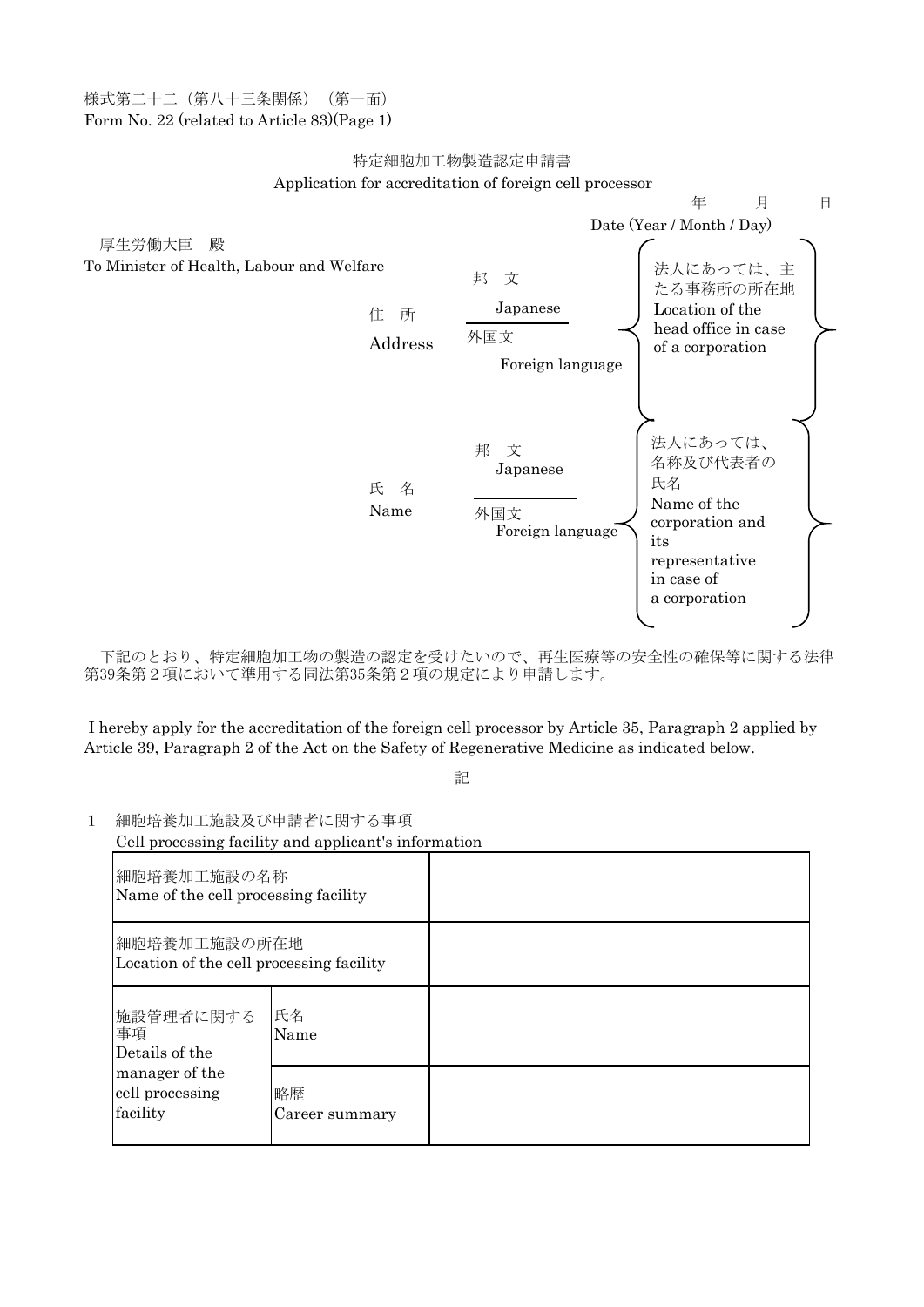## 様式第二十二(第八十三条関係)(第二面) Form No. 22 (related to Article 83)(Page 2)

| 業務を行う役員の氏名(法人の場合)<br>Name of the executive (in case of a<br>corporation)                                                                                                           |                                                                                                                                                         |   |                                                         |        |                                                                |
|------------------------------------------------------------------------------------------------------------------------------------------------------------------------------------|---------------------------------------------------------------------------------------------------------------------------------------------------------|---|---------------------------------------------------------|--------|----------------------------------------------------------------|
| 申請者(法人にあっ<br>ては、その業務を行<br>う役員を含む。)の<br>欠格条項<br>Applicant's<br>disqualifications<br>(including those of<br>the executive<br>engaged in the<br>services in case of a<br>corporation) | (1)法第50条第1項<br>の規定により認定を<br>取り消されたこと<br>History of having<br>accreditation being<br>canceled pursuant to<br>the provision of Article<br>50, Paragraph 1 |   |                                                         |        |                                                                |
|                                                                                                                                                                                    | (2)禁錮以上の刑に<br>処せられたこと<br>History of a court<br>sentence of<br>imprisonment or a<br>severe punishment                                                    |   |                                                         |        |                                                                |
|                                                                                                                                                                                    | (3)関係法令又はこ<br>れに基づく処分に違<br>反したこと<br>Violation of related<br>Japanese laws or<br>measures taken in<br>accordance with these<br>laws and regulations      |   |                                                         |        |                                                                |
| 製造をしようとする特定細胞加工物の種類<br>Types of planned specific processed cells                                                                                                                   |                                                                                                                                                         | П | 人の細胞に培養その<br>他の加工を施した特<br>定細胞加工物<br>Human cells derived | $\Box$ | 動物の細胞に培養そ<br>の他の加工を施した<br>特定細胞加工物<br>Animal's cells<br>derived |

2 申請者の連絡先

Applicant's contact information

| 1 I 1                       |  |
|-----------------------------|--|
| 担当部署                        |  |
| Department                  |  |
| 電話番号<br>Telephone number    |  |
| FAX番号<br>FAX number         |  |
| 電子メールアドレス<br>E-mail address |  |